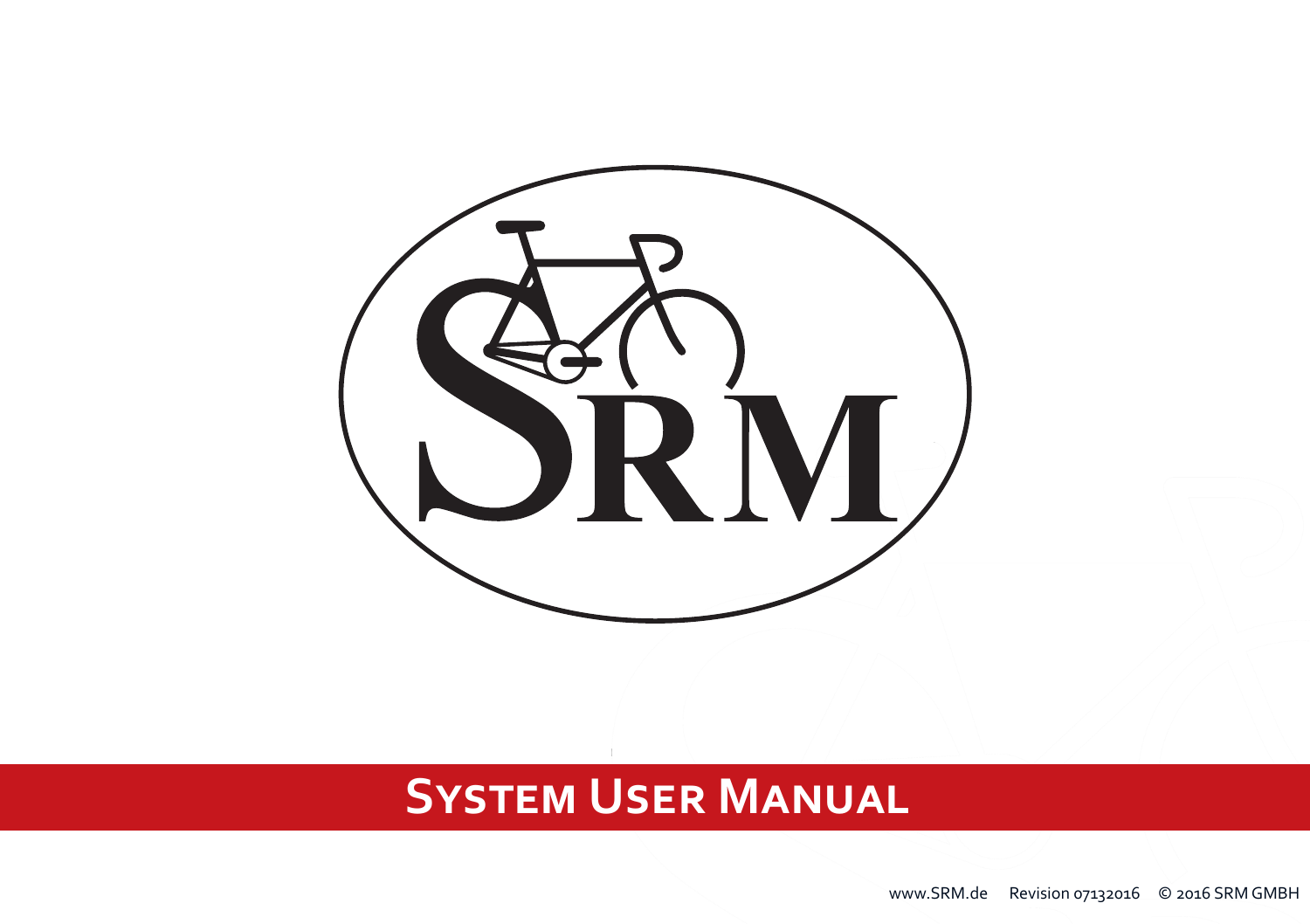## **CHECKLIST - BEFORE YOUR FIRST RIDE**

To receive power data:

- $\Box$  Install the SRM PowerMeter crankset per manufacturers instructions
- $\Box$  Install cadence magnet as shown in this manual
- □ If desired install head unit handlebar mount per manufacturers instructions. SRM mounting options can be found at: <http://store.srm.de/accessories.html>
- Pair the PowerControl/head unit to the PowerMeter (See PC8 or head unit manual for pairing information)
- □ Set the Zero Offset on your PC8 or head unit (See PC8 or head unit manual for setting the zero offset)
	- You should now receive correct power and cadence data

To receive data from accessories such as speed and heart rate:

- $\Box$  Install ANT+ speed sensor, heart rate strap or other accessory per manufacturers instructions
- $\Box$  Pair the desired accessory (See PC8 or head unit manual for pairing information)

Other:

- Allow PC8/device to connect to GPS in order to set time (See PC8 or head unit manual for setting proper time for your location)
- □ Download and connect your PC8 to SRM Device Agent to create your personal rider profile, customize the display and enhance connectivity to data analysis software. SRM software can be located at: <http://www.srm.de/products/software/>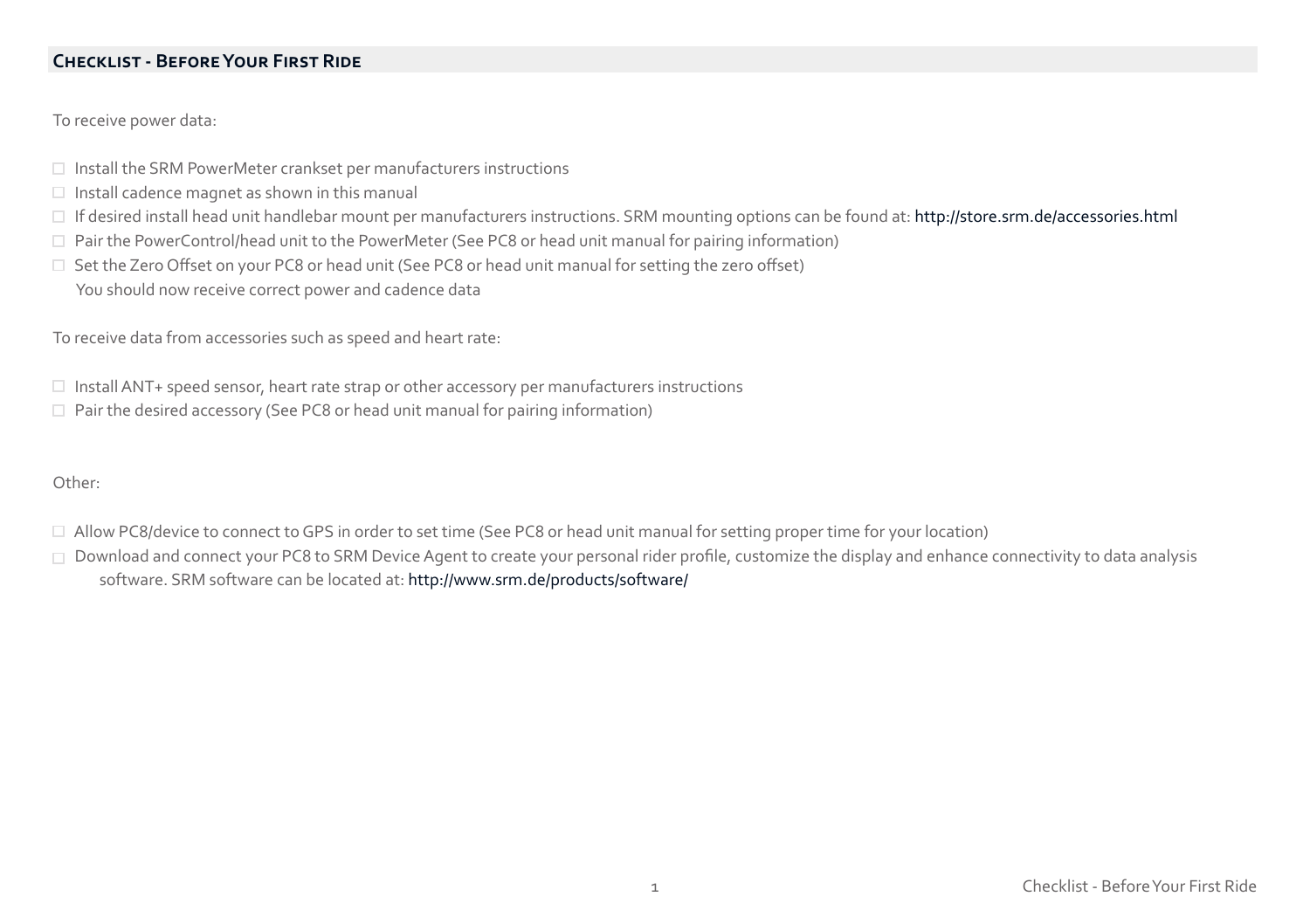# **Training System Components**

Components sold as a complete system and sold separately. Additional accessories can be found at: [http://store.srm.de/accessories.html](http://store.srm.de/accessories.html ) 

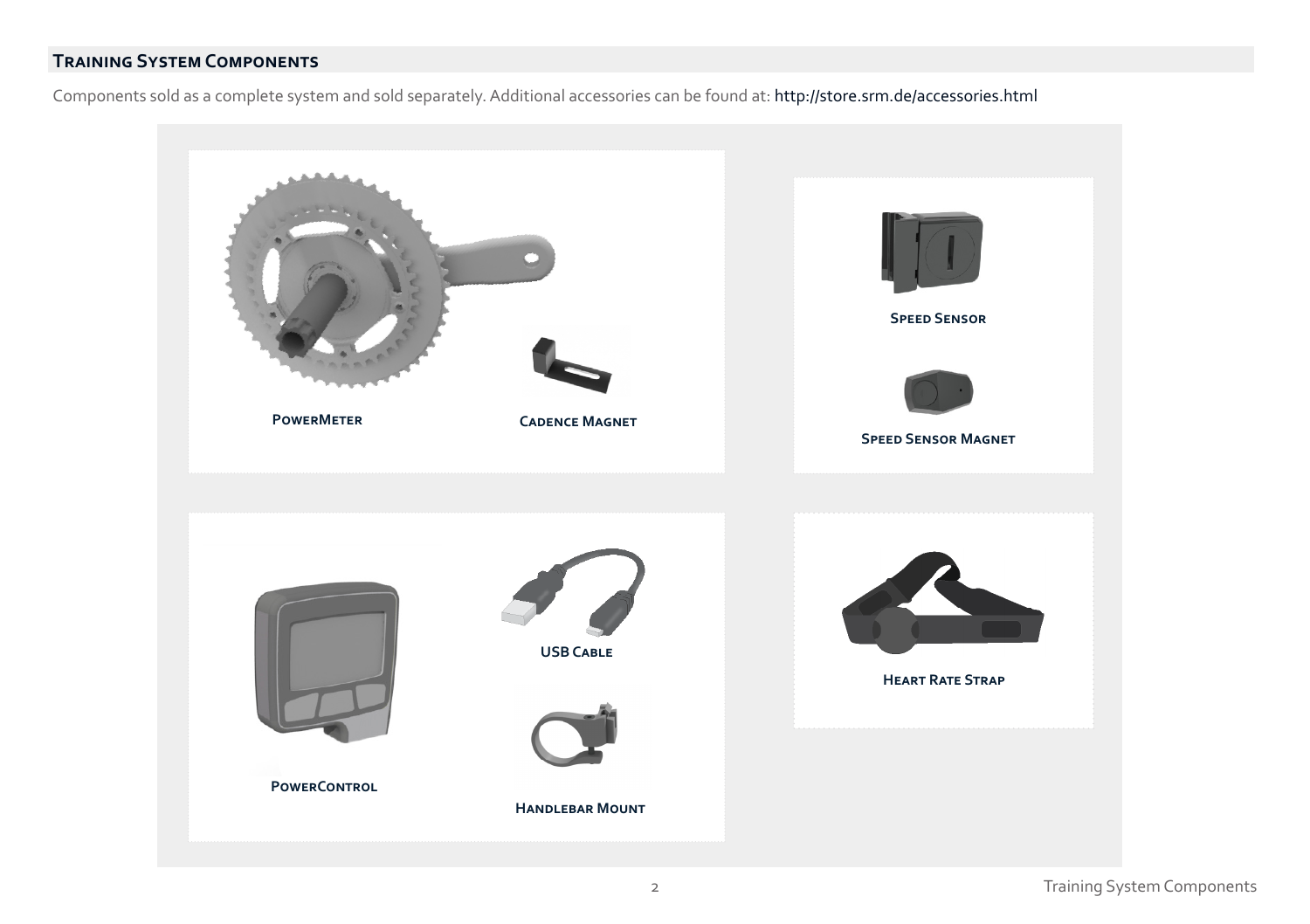## **PowerMeter Installation**

- 1. Install the SRM PowerMeter according to the original crank manufacturer's instructions.
- 2. Depending on the bike frame, you may need to purchase the correct bottom bracket and/ or adapters.
- 3. It is recommended that you have the SRM PowerMeter installed by an authorized dealer. To locate an SRM authorized dealer visit our website at: [http://www.srm.de/dealer/](http://www.srm.de/dealer/ )



## **Cadence Magnet Installation Options**

- 1. The recommended position for the cadence magnet is on the underside of the bottom bracket.
- 2. Make sure the magnet is positioned between 21-51 mm from the center point of the bottom bracket shell. The cadence magnet must be installed properly in order for the PowerMeter to turn on and measure cadence.
- 3. Once the magnet is in the correct position the PowerMeter can be turned on by rotating the cranks, refer to PowerControl or device manual to pair and confirm proper magnet position.

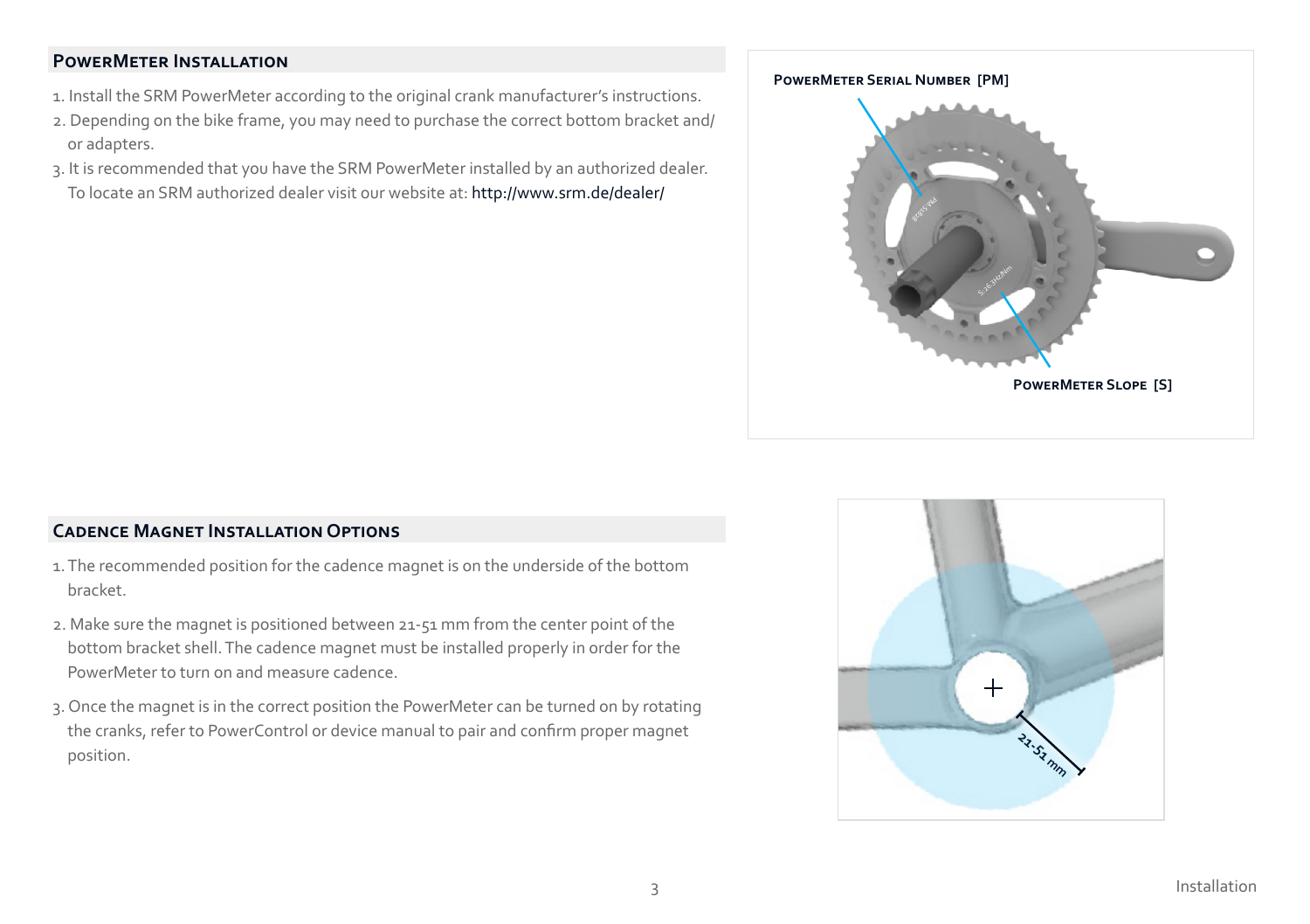#### **Option 1: For frames with a cable guide:**

- 1. Remove the cable guide bolt and install the magnet under the cable guide.
- 2. Position the magnet 4-6 mm from the backside of the PowerMeter.
- 3. Install the bolt and tighten it to the torque specified by the frame manufacturer.

To assist with cable guide removal, shift the chain into the largest cog in the rear and the largest chainring in the front. Next, without turning the cranks, shift both derailleurs to the smallest cog. This will remove tension from both cables.

Note: The derailleurs may require some adjustment after cadence magnet installation.

#### **Option 2: For frames without a cable guide:**

- 1. Clean both the magnet and the mounting surface of the frame with the alcohol swab provided.
- 2. Position the magnet 4-6 mm from the backside of the PowerMeter. It is recommended to temporarily fix the magnet in place and confirm correct position before installing with the double sided tape.
- 3. Use the double sided tape to install the cadence magnet to the frame. Remove the protective film on each side of the tape. Avoid touching the adhesive surfaces.

To achieve optimal magnet position, the cadence magnet and double sided tape can be cut with scissors to fit your desired location.

 **If your frame geometry does not allow for these magnet positions, visit [http://store.](http://store.srm.de/ )   [srm.de/ f](http://store.srm.de/ )or integrated chain catcher magnets and additional mounting options.**





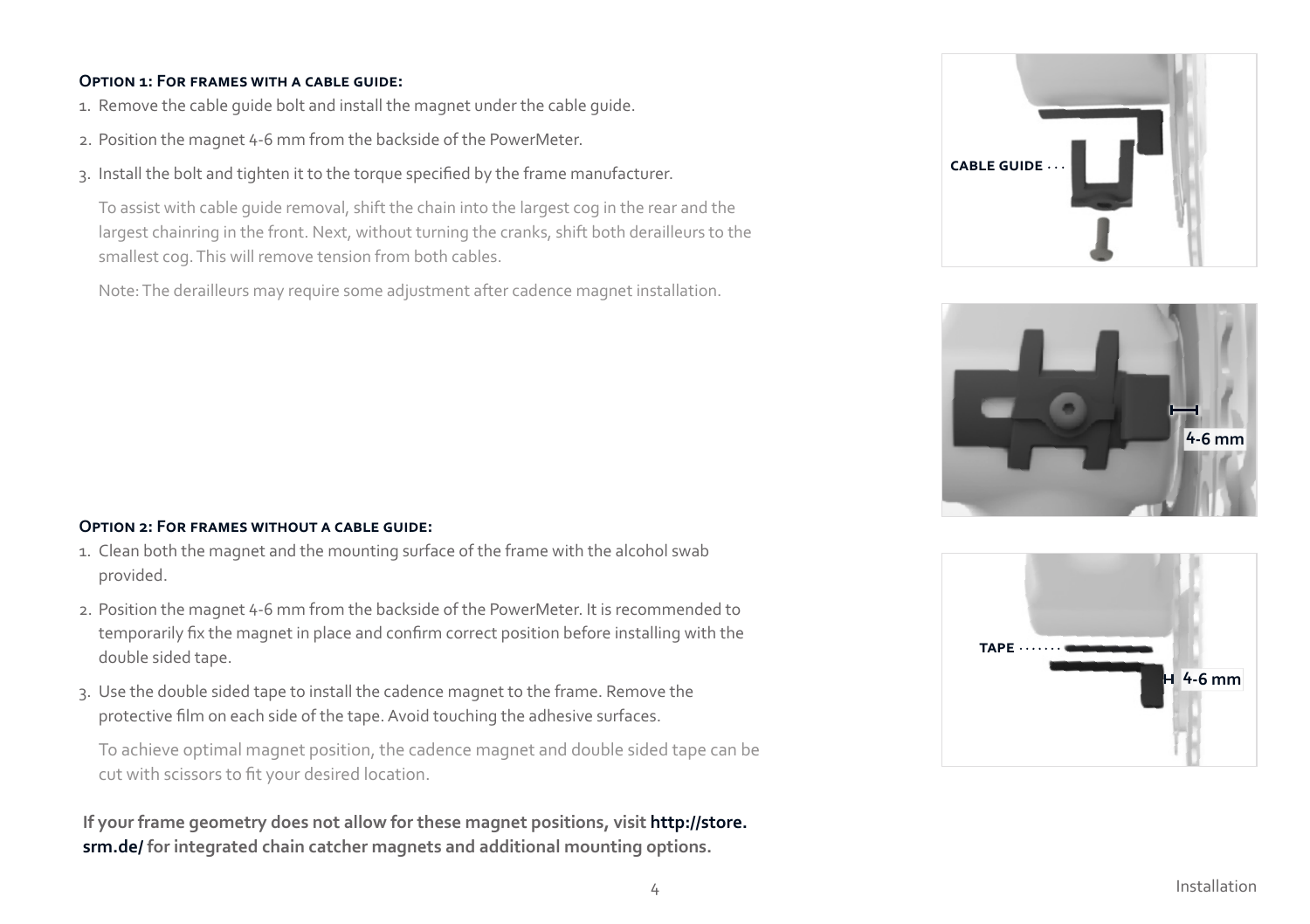# **Handlebar Mount and PowerControl Installation**

1. Install the handlebar mount onto the handlebar. Use a 3 mm hex key to tighten the bolt to 1-2 N.m.

2. Install the PowerControl onto the spring clip of the handlebar mount.





## **SPEED SENSOR AND MAGNET INSTALLATION**

- 1. Install the speed sensor onto the fork with the two zip ties. Make sure the battery cover faces away from the spokes.
- 2. Install the speed sensor magnet onto the spoke of the front wheel.
- 3. Align the magnet with the timing mark on the sensor. **Make sure there is 1-4 mm between the sensor and the magnet.**
- 4. When the magnet is in the proper position a faint click can be heard as the magnet passes over the speed sensor.

 Speed/distance information can be obtained from an external ANT+ speed sensor as described here or via GPS in your connected device. Refer to device manual for more information.





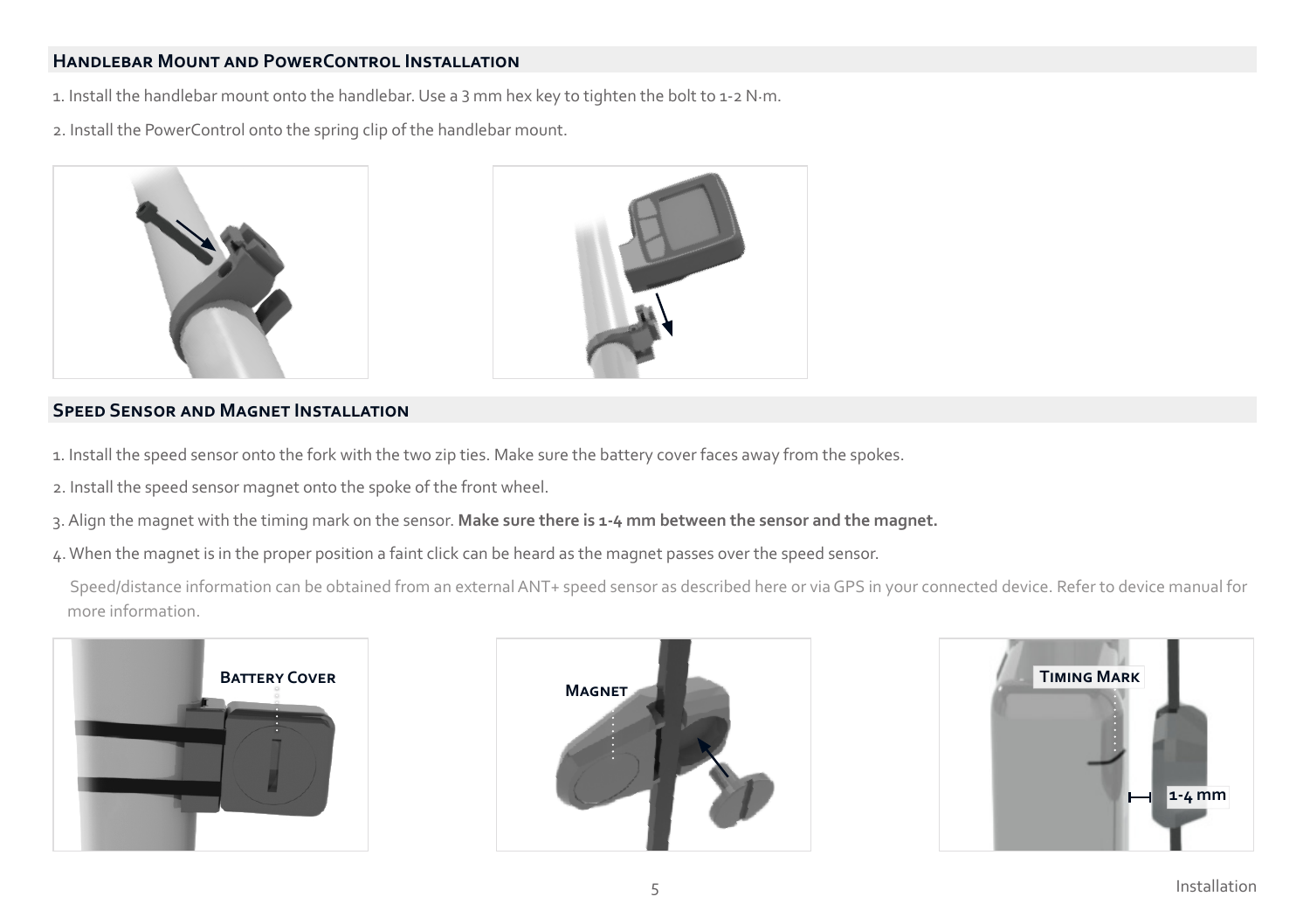## **SRM PowerControl**

- The SRM PowerControl is used to communicate with the PowerMeter, display/store ride data and to setup necessary information for proper data collection.
- For more information on SRM's line of PowerControl head units visit [www.srm.de.](http://www.srm.de) PowerControl user manuals can be found at: [http://www.srm.de/support/](http://www.srm.de/support/manuals-documents/ )  [manuals-documents/](http://www.srm.de/support/manuals-documents/ )

## **SRM Software**

- In order to download and analyze SRM training files, you must have the appropriate software installed on your computer such as SRMX or SRM WIN. Choose the compatible software for your computer's operating system for free at: [http://www.srm.de/products/software/](www.srm.de/products/software/)
- For PC8: To create your personal rider profile, customize the display and enhance connectivity to data analysis software, download and connect your PC8 to SRM Device Agent. SRM Device Agent software can be located at: [http://www.srm.de/products/software/](www.srm.de/products/software/)
- For information on basic software needs, downloading ride files, and setting up devices go to [www.SRM.de/support](http://www.SRM.de/support) or call our tech support line at: 719-266-4127

## **Cleaning and Service**

The SRM PowerMeter and PowerControl are sealed to prevent water entry. However, we do not advise cleaning with a pressure washer. Use a mild detergent with a soft brush or cloth to clean your PowerMeter and PowerControl. Do not clean your PowerMeter in a solvent parts washer.

#### **SRM PowerMeter**

- Please refer to the original crank manufacturer's recommendation for service procedure and intervals.
- Check the battery usage in the SRM Software or on the PowerControl **Battery Status screen**.
- For SRM PowerMeters with non-rechargeable solid state batteries or rechargeable batteries- when the battery has been depleted or no longer holds a charge, the SRM PowerMeter will need to be returned to an SRM Service Center for battery replacement and service. For locations please visit

#### [www.SRM.de/support/service-locations.](http://www.srm.de/support/service-locations)

• For SRM PowerMeters with crank spindle batteries- see the SRM Crank Spindle Battery Instructions on [www.SRM.de](http://www.srm.de). Dispose of batteries according to local and federal regulations.

## **SRM PowerControl**

- Your SRM PowerControl has a rechargeable battery. The battery has a life of approximately 500 charge cycles. Depending on the conditions being used, this should give 3-5 years of uninterrupted use.
- SRM recommends keeping your PowerControl charged. Storing your PowerControl with zero battery charge (blank display) will decrease the battery life.
- When your battery no longer holds a charge, your SRM PowerControl will need to be returned to an SRM Service Center for battery replacement and service. For locations please visit [www.SRM.de/support/service-locations](http://www.srm.de/support/service-locations ).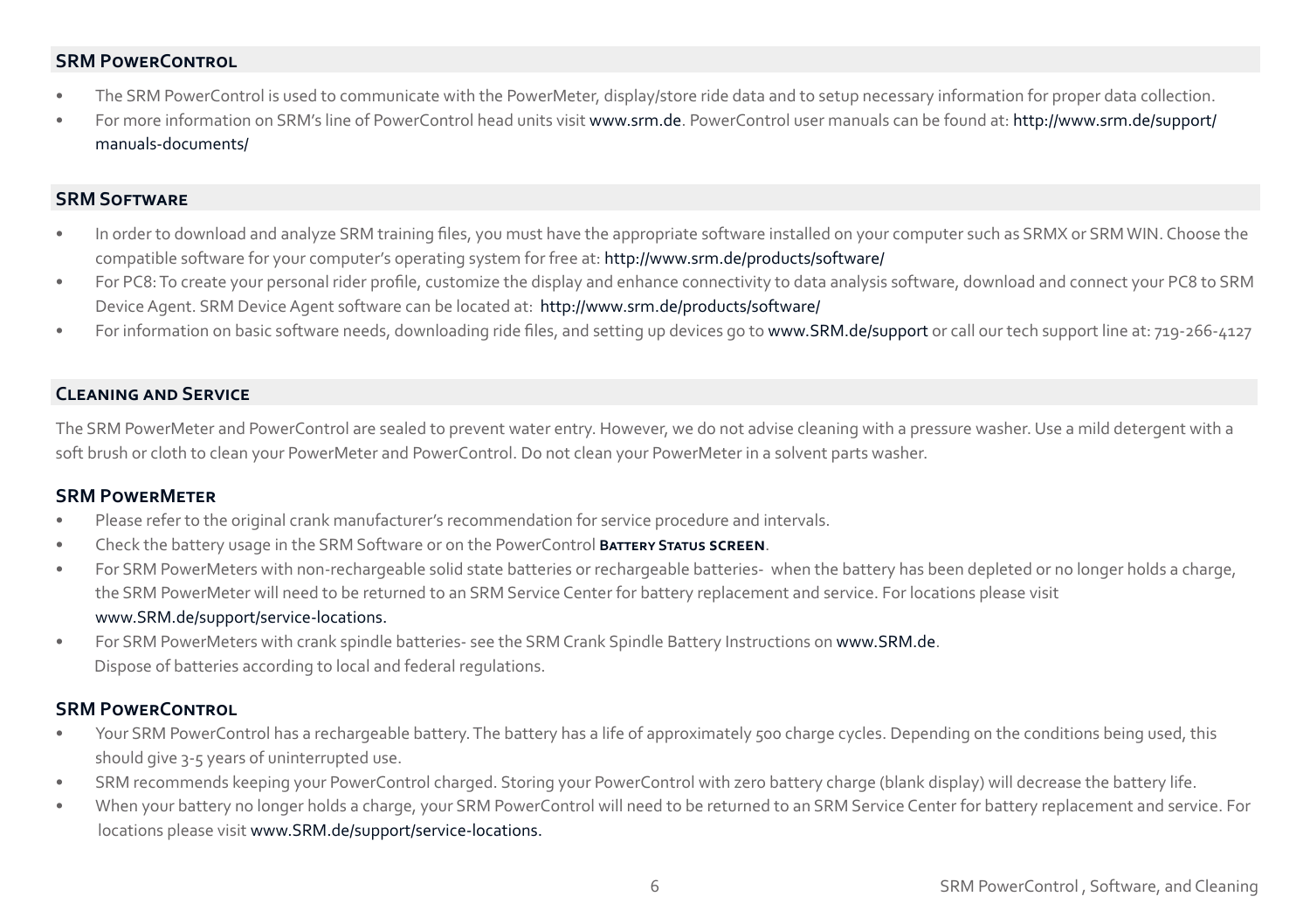#### **Warranty**

#### **Limited Lifetime Warranty - North American Customers Only**

The SRM Training Systems Limited Lifetime Warranty for the structural and electronic components of your new SRM PowerMeter and SRM PowerControl. This Limited Lifetime Warranty ("Warranty") is only valid in the Continental United States, Alaska, Hawaii, Puerto Rico and U.S. Virgin Islands. The Warranty is only available to the original consumer/purchaser of the product and not transferable.

SRM warrants that the structural and electronic components of the SRM PowerMeter and SRM PowerControl are free of defects in workmanship and materials for the lifetime of the product to the original consumer/ purchaser. The Warranty does not extend to the battery or power supply. This Warranty is expressly limited to the repair or replacement of the structural or electronic components of an SRM PowerMeter or SRM PowerControl at the sole option of SRM.

To make a claim under this Warranty, proof of purchase must be provided. The product must also be registered with SRM USA before a warranty claim may be processed. Thus, it is important to register your SRM PowerMeter or SRM PowerControl upon purchase of the product with SRM USA.

This Warranty does not apply to 1) normal wear and tear; 2) products improperly installed; 3) any product that has been subject to abuse,misuse, neglect, alteration, abnormal use or accident;  $\Delta$ ) any defects or damage directly or indirectly caused by the unauthorized replacement parts and/or service performed by unauthorized dealers or personnel; 5) batteries; 6) accessories such as USB cable, wall-chargers, handlebar mounts/clips, cadence and magnets; 7) crank arms, chain rings or chain ring screws/bolts (these products shall be covered by the stated warranty of the original manufacturers); and 8) any upgrades or changes to the new SRM PowerMeter or SRM PowerControl.

THE WARRANTY AND REMEDIES CONTAINED HEREIN ARE EXCLUSIVE TO THE ORIGINAL CONSUMER/ PURCHASER AND IN LIEU OF ALL OTHER WARRANTIES EXPRESS OR IMPLIED OR STATUTORY, INCLUDING ANY LIABILITY ARISING UNDER ANY WARRANTY OF MERCHANTABILITY OR FITNESS FOR A PARTICULAR PURPOSE, STATUTORY OR OTHERWISE. THIS WARRANTY GIVES YOU SPECIFIC LEGAL RIGHTS, WHICH MAY VARY FROM STATE TO STATE.

IN NO EVENT WILL SRM USA BE LIABLE FOR ANY INCIDENTAL, SPECIAL, INDIRECT OR CONSEQUENTIAL DAMAGES, WHETHER RESULTING FROM THE USE, MISUSE, OR INABILITY TO USE THIS PRODUCT OR FROM DEFECTS IN THE PRODUCTS. NOTE: SOME STATES DO NOT ALLOW THE EXCLUSION OF INCIDENTAL OR CONSEQUENTIAL DAMAGES AND THE ABOVE LIMITATIONS MAY NOT APPLY TO YOU.

To process a warranty claim, please contact SRM USA at 720 W. Monument Street, Colorado Springs, CO 80904, 719.266.4127 or fax 719.266.4284, and provide your proof of purchase and registration of product.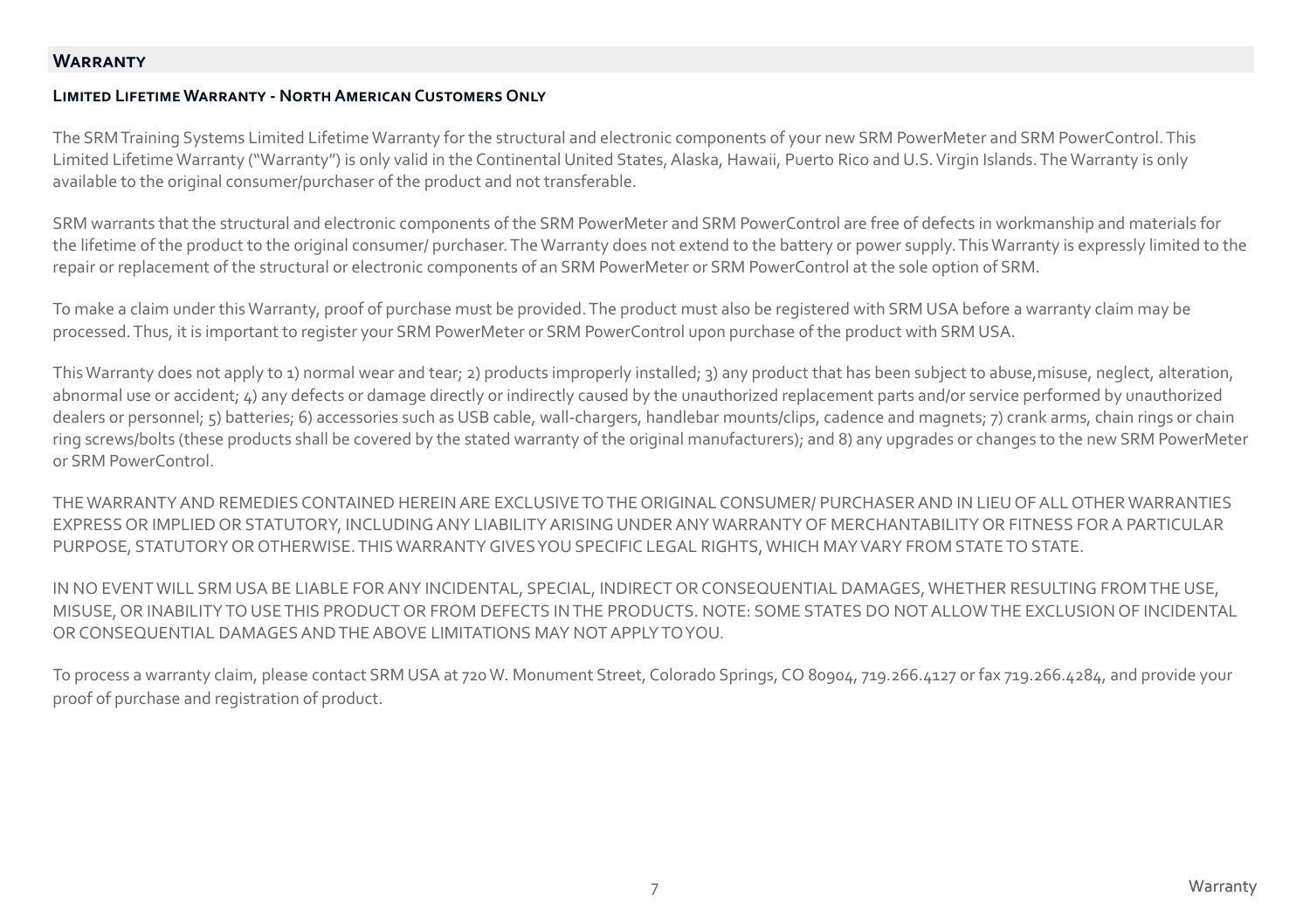## **Warranty Continued**

#### **One-year limited warranty - SRM associated products**

SRM's associated products shall also be covered under this limited warranty for a period of one year. Associated product warranty excludes normal wear and tear, and is limited to those products purchased from and installed by a SRM service center or authorized SRM dealer. Should the Associated Product OEM Manufacturer warranty their product for longer than one-year, that warranty coverage will be applied (see respective manufacturer's websites for details).

Items covered by this associated product warranty includes: chainrings, chainring-bolts, crank arms, bottom brackets, accessory mounting devices, magnets, speed pods, and ball bearings.

#### **One-year limited warranty - refurbished SRM products**

Refurbished Products: Refurbished PowerMeters and PowerControls are covered with a one-year limited warranty to be free from defects in materials or workmanship. Within this period, SRM will, at its option, repair or replace any components that fail in normal use. Such repairs or replacement will be made at no charge to the customer for parts or labor, provided that the customer shall be responsible for any necessary transportation cost. This warranty does not apply to: (i) cosmetic damage, such as scratches, nicks, and dents; (ii) damage caused by improper bike fitment; (iii) damage caused by improper installation by an unauthorized SRM dealer; (iv) damage caused by a crash, accident, abuse, misuse, fire, or other external causes; (v) damage caused by service performed by anyone who is not an authorized SRM service representative; or (vi) damage to a product that has been modified or altered without the written permission of SRM. Additionally, SRM reserves the right to refuse warranty claims against products or services that it deems fraudulent.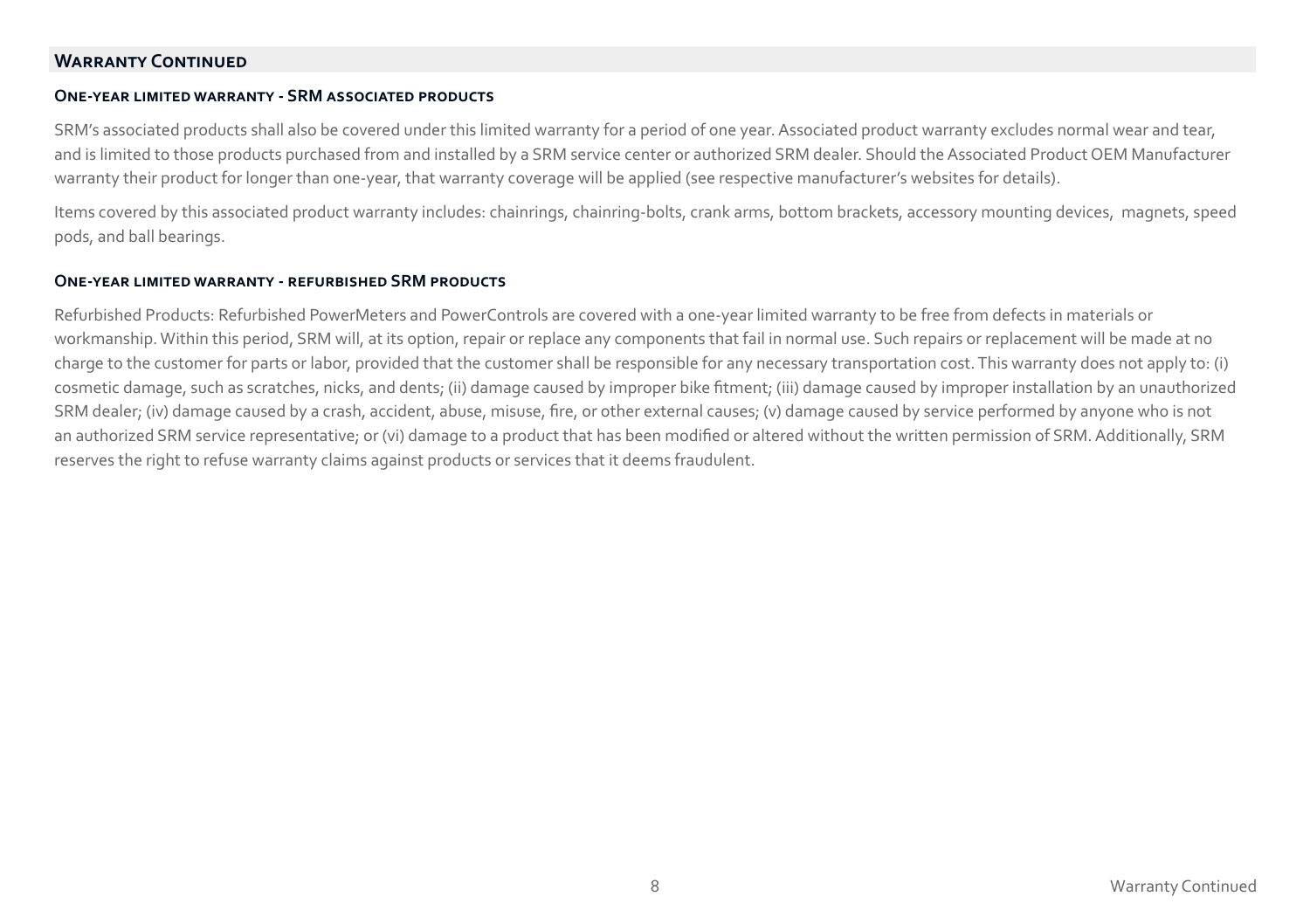## **SRM PowerMeters Lifetime Crash Replacement**

SRM PowerMeters manufactures products that will confidently survive the rigors of competition and riding at the highest levels. We also understand that unintentional accidents happen more often than any of us would like. There are pot holes, distracted drivers, debris, animals, weather, and many other ways to crash or damage the SRM PowerMeter. To keep customers in the SRM family, we offer a LIFETIME Crash Replacement Policy to the original owner. Products or parts will be replaced at a reasonable charge deemed appropriate by SRM, please contact SRM USA for specific prices.

## **Crash Replacement Details:**

#### **The Customer must:**

Return the damaged part or product to SRM USA at the customer's expense. Provide an Original Sales Receipt or Proof Of Purchase.

#### **Terms:**

Only applied to same model, brand, kind, etc. but an upgrade may be offered for discontinued product. Each case is handled individually and at the sole discretion of SRM PowerMeters, who reserves the right to refuse this offer.

#### **Crash Replacement does not cover:**

Labor to repair / rebuild the product. Labor is charged at the normal rate to the customer. Shipping cost is the responsibility of the customer.

In no event shall SRM PowerMeters be held responsible for direct, incidental or consequential damages, including, without limitation, damages for personal injury, property damage, or economic losses, whether based on contract, warranty, negligence, or product liability.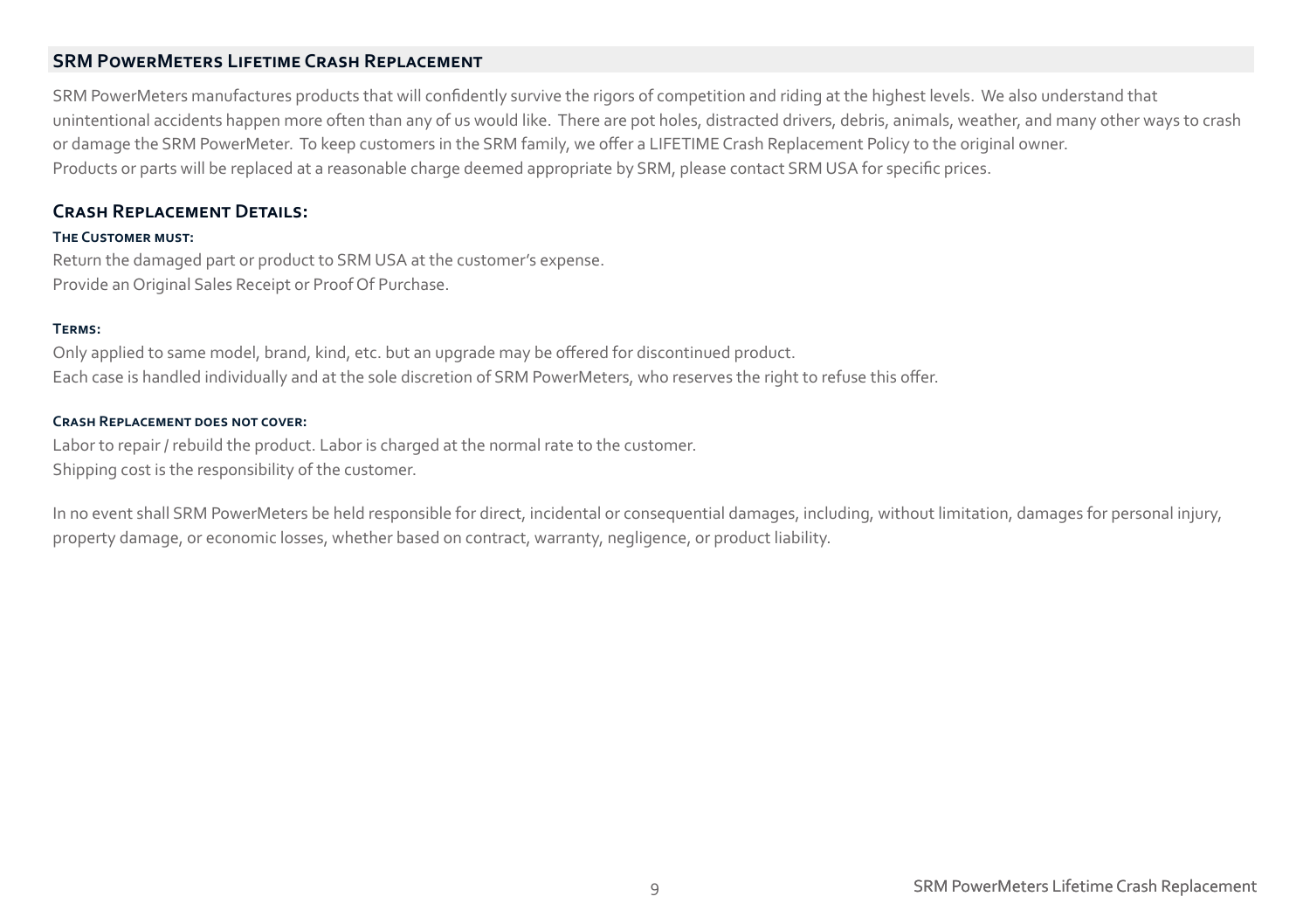## **FCC Compliance Declaration**

Regulatory Compliance FCC ID: WCS-PM7 IC: 7761A-PM7

Regulatory Compliance FCC ID: WCS-PC7 IC: 7761A-PC7

This device complies with Part 15 of the FCC Rules, Industry Canada RSS-210, and ICES-003.

- Operation is subject to the following two conditions:
- 1. This device may not cause harmful interference, and
- 2. This device must fully accept any interference received, including interference that may cause undesired operation.

This equipment has been tested and found to comply with the limits for Class B digital device, pursuant Part 15 of the FCC rules. These limits are designed to provide reasonable protection against harmful interference in a residential installation. This equipment generates, uses, and can radiate radio frequency energy and may cause harmful interference to radio communications if not installed and used in accordance with the instructions.

However, there is no guarantee that interference will not occur in a particular installation. If this equipment does cause harmful interference to radio or television reception, which can be determined by turning the equipment off and on, the user is encouraged to try and correct the interference by one of the following measures:

- Reorient or relocate the receiving antenna.
- Increase the separation between equipment and the receiver.
- Connect the equipment into an outlet that is on a different circuit from unit.
- Decrease the number of interfering bodies between and near the sending and receiving units.
- Consult the dealer or an experienced radio/TV technician for help.

This product does not contain any user serviceable-parts. Repairs should only be made by an authorized SRM Service Center. Unauthorized repairs or modifications could result in permanent damage to the equipment, and void your warranty and your authority to operate this device under Part 15 regulations.